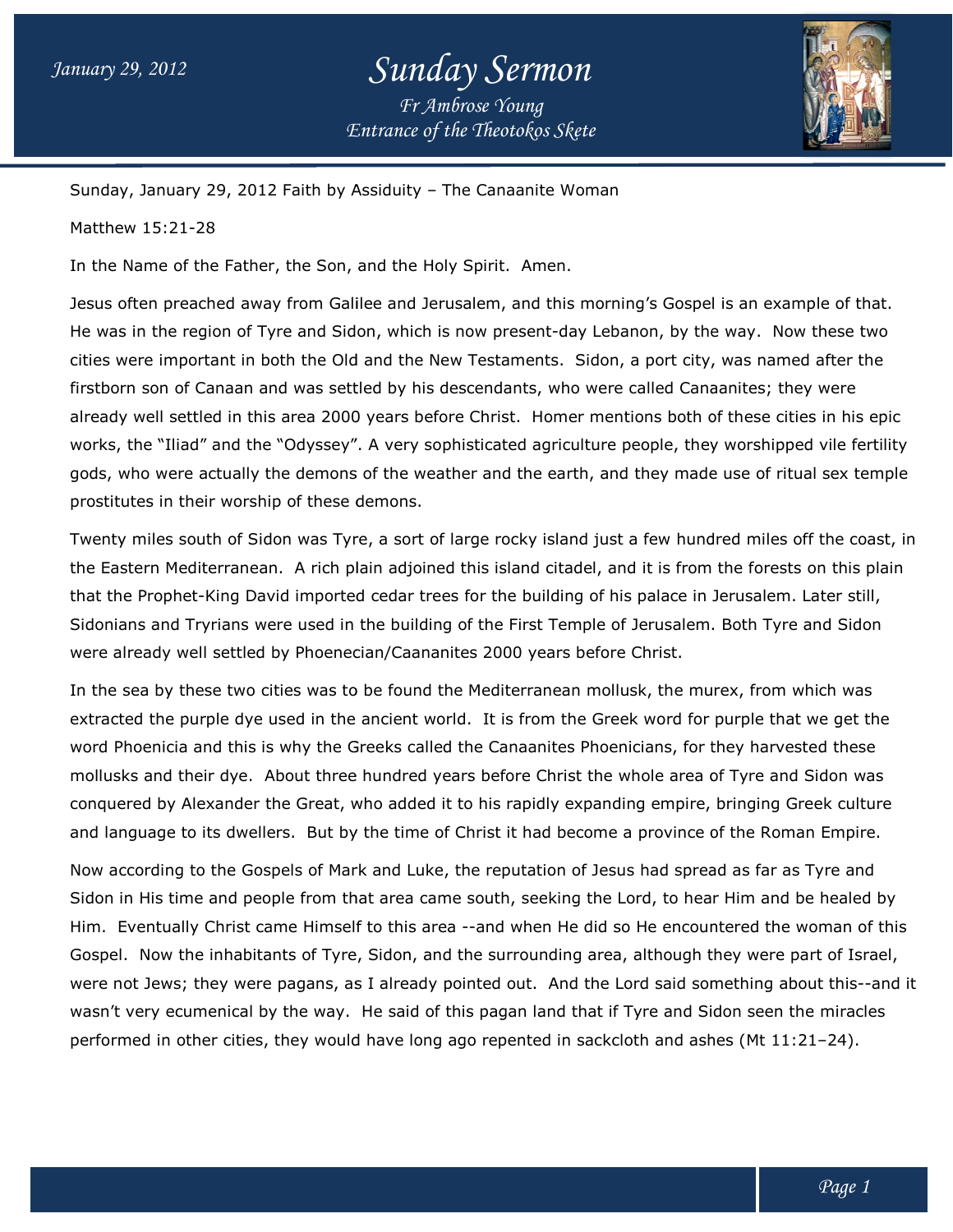## *Entrance of the Theotokos Skete Sunday Sermon Fr Ambrose Young*



So these people were unbelievers; they were Gentiles, they were idolaters of the worst kind, in fact, and according to the Law of Moses this meant that they were "unclean." Yet such was the reputation of Christ So these people were unbelievers; they were Gentiles, they were idolaters of the worst kind, in fact, and<br>according to the Law of Moses this meant that they were "unclean." Yet such was the reputation of Christ<br>that one of daughter. But Jesus, again not being very ecumenical, responded, "I was sent only to the lost sheep of Israel." This meant that His first calling was to the Jews. daughter. But Jesus, again not being very ecumenical, responded, "I was sent only to the lost sheep of<br>Israel." This meant that His first calling was to the Jews.<br>He went further and said something that we might today th

right to take the children's bread and toss it to the dogs"—thus comparing the Canaanites to dogs, which right to take the children's bread and toss it to the dogs"—thus comparing the Canaanites to dogs, which<br>were regarded as unclean animals because they will eat rotting food and even their own feces—so, He was calling her a "dog". But she, persisting in her appeal, used Christ's own example and replied: "Yea, Lord, even the dogs eat the crumbs that fall from their master's table." regarded as unclean animals because they will eat rotting food and even their own feces—so, He was<br>g her a "dog". But she, persisting in her appeal, used Christ's own example and replied: "Yea, Lord,<br>the dogs eat the crumb

And in this amazingly simple and even child-like reply to the Lord, she showed not only enormous faith, but complete submission and humility. She accepted even the despicable and lowly calling of a dog, if only Christ would heal her daughter. She humbled herself down that much. complete submission and humility. She accepted even the despicable and lowly calling of a dog, if only<br>Christ would heal her daughter. She humbled herself down that much.<br>And *that* is the point of this Gospel narrative;

the answer the Lord was deliberately trying to draw out of her, for He knew, of course, that although she was an unbeliever, in His presence she had deep and humble faith. And from this very instant the woman's daughter was healed; the demon was driven forth from her and she was whole and well once again.

Wonderful indeed was her humble faith, for as a Gentile she did not know the Scriptures of the Old woman's daughter was healed; the demon was driven forth from her and she was whole and well once<br>again.<br>Wonderful indeed was her humble faith, for as a Gentile she did not know the Scriptures of the Old<br>Testament, the prop and in this way she typified all of the non-Jews, the Gentiles, who would later be called and gathered into the great and saving sheepfold of the Good Shepherd. At this moment, because of her faith, obtained salvation. the Prophets, but she *believed* in this Man standing before her<br>Jews, the Gentiles, who would later be called and gathered int<br>d Shepherd. At this moment, because of her faith, she indeed

Her repeated beseeching of the Lord to have mercy on her daughter is an example to us, also, of prayer, and how we, too, must be persistent in asking for mercy and all of the things we legitimately need in our lives—our health, welfare, and salvation. Beyond those things, of course, we really need not ask for anything more and must be content. But we are certainly entitled to ask, and to ask with determination and persistence, for the needful things. We must have the same focus and resilience as this Canaanite Woman. Think about it for a moment: she was absolutely and resolutely committed to Jesus Christ. I saving sheepfold of the Good Shepherd. At this moment, because of her faith, she inde<br>ation.<br>beseeching of the Lord to have mercy on her daughter is an example to us, also, of pra<br>too, must be persistent in asking for me

But in fact, are *we*? Do we in fact "hang in there" when the going gets rough, and persist in our<br>confidence in God? Or do we give up and mumble and grumble? **confidence in God? Or do we give up and mumble and grumble?**